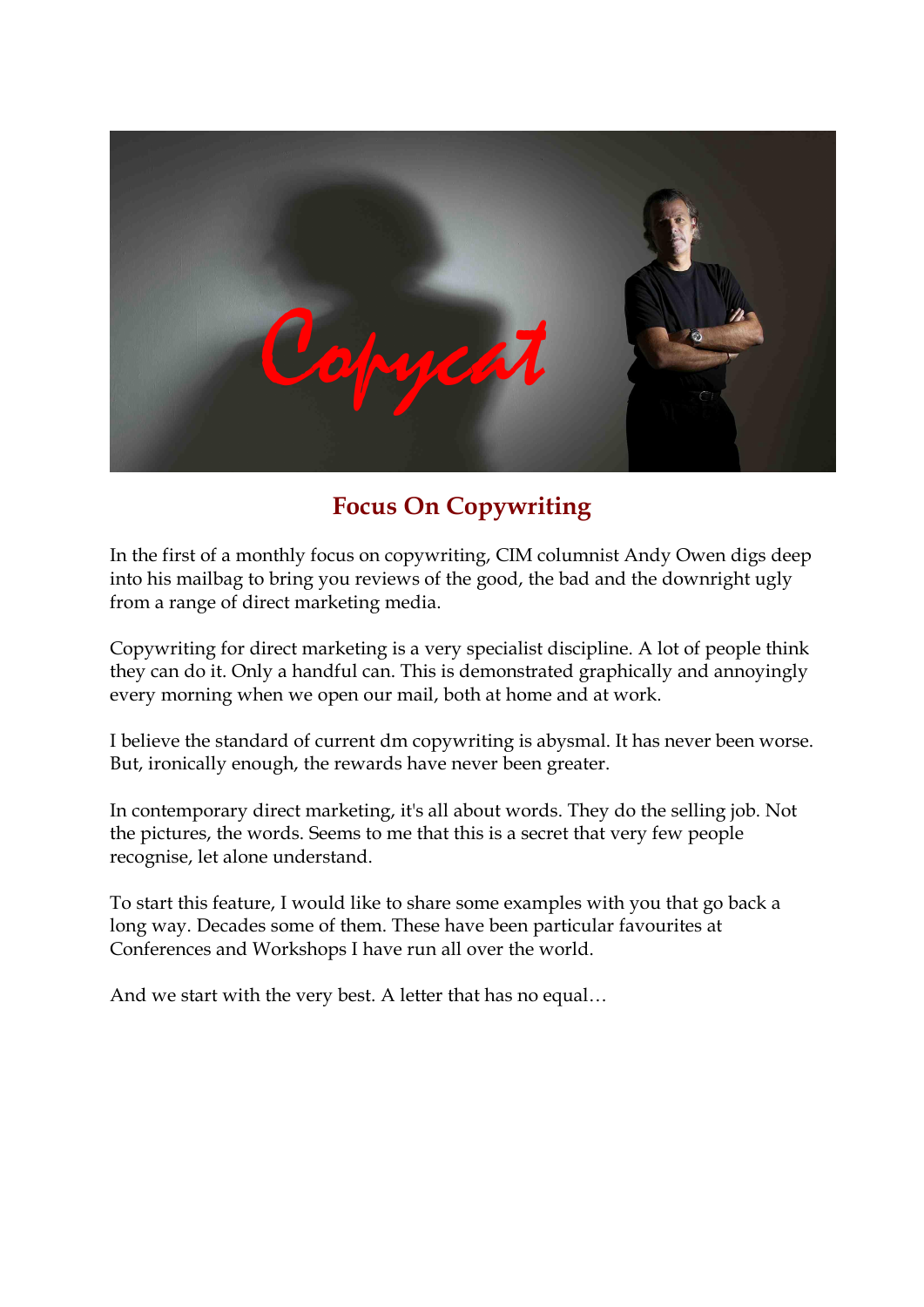#### **WALL STREET JOURNAL**



Written by Martin Conroy, this letter was described by Dennison Hatch as "the most successful piece of advertising in the history of the world".

It has been responsible for delivering over \$1 billion of sales.

It ran for over 20 years and it's not hard to see why. An absolute classic.

### **CAMERON HOUSE**



One of my own personal favourites. A superb example of the art of contemporary copywriting, which immediately connects, then inspires, reassures and influences the reader with great skill.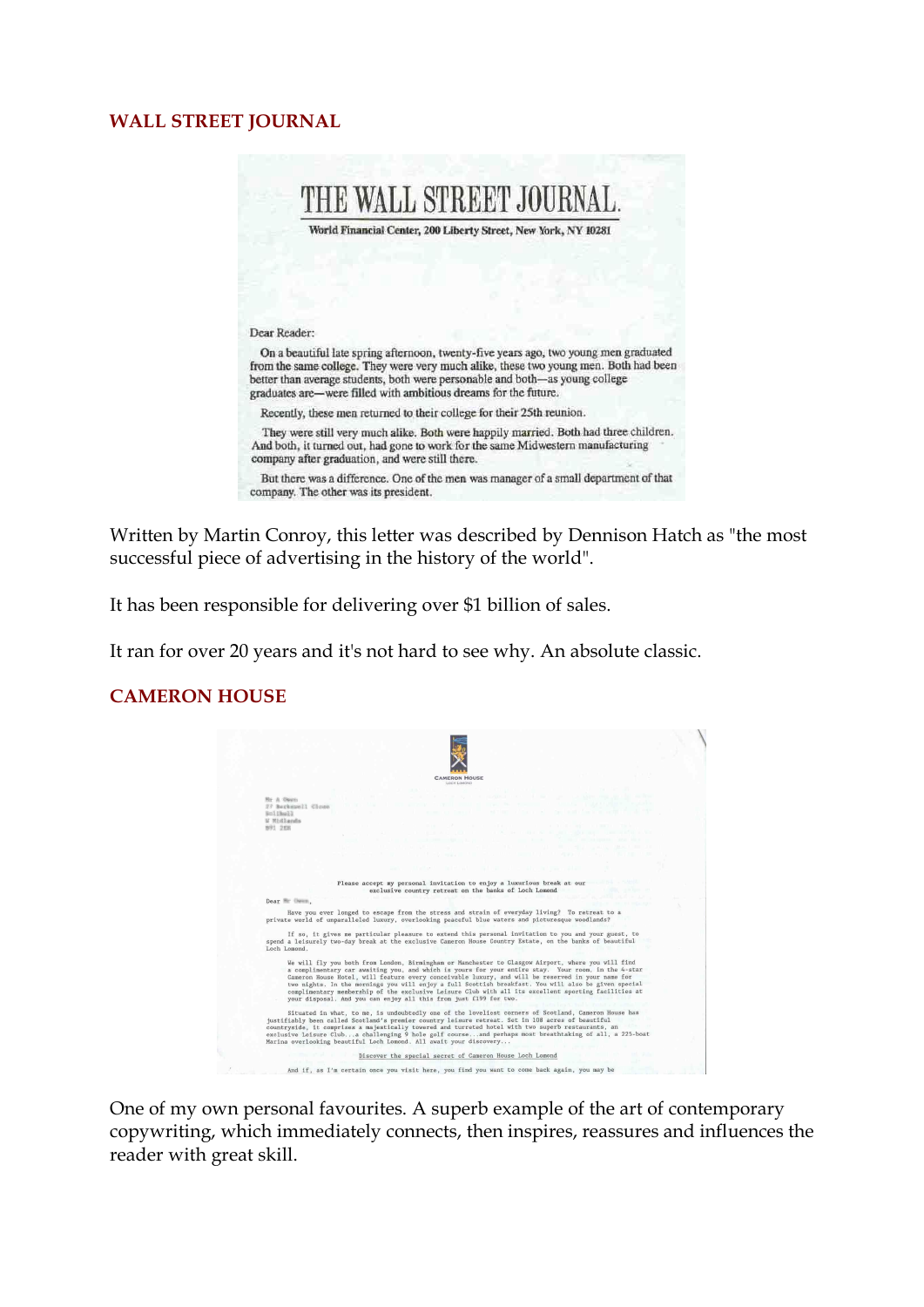First class layout is inviting and attractive. Absolutely irresistible. A positive response seems almost a formality.

Following those two classics, just to balance things are two right turkeys…

## **TRIDINAMIC**



This is garbage of the first order and hasn't a hope in hell of selling anyone, anywhere. There is so much wrong with this letter it's scary.

I would suspect the writer was left behind by the mother ship.

The funniest thing about it is the opening line of the letter: "Use this letter to measure the effectiveness of my message"

I have. And the needle has just gone off the scale. A complete waste of everyone's time. Makes people howl in Conferences though…

### **THE LION PRESS**

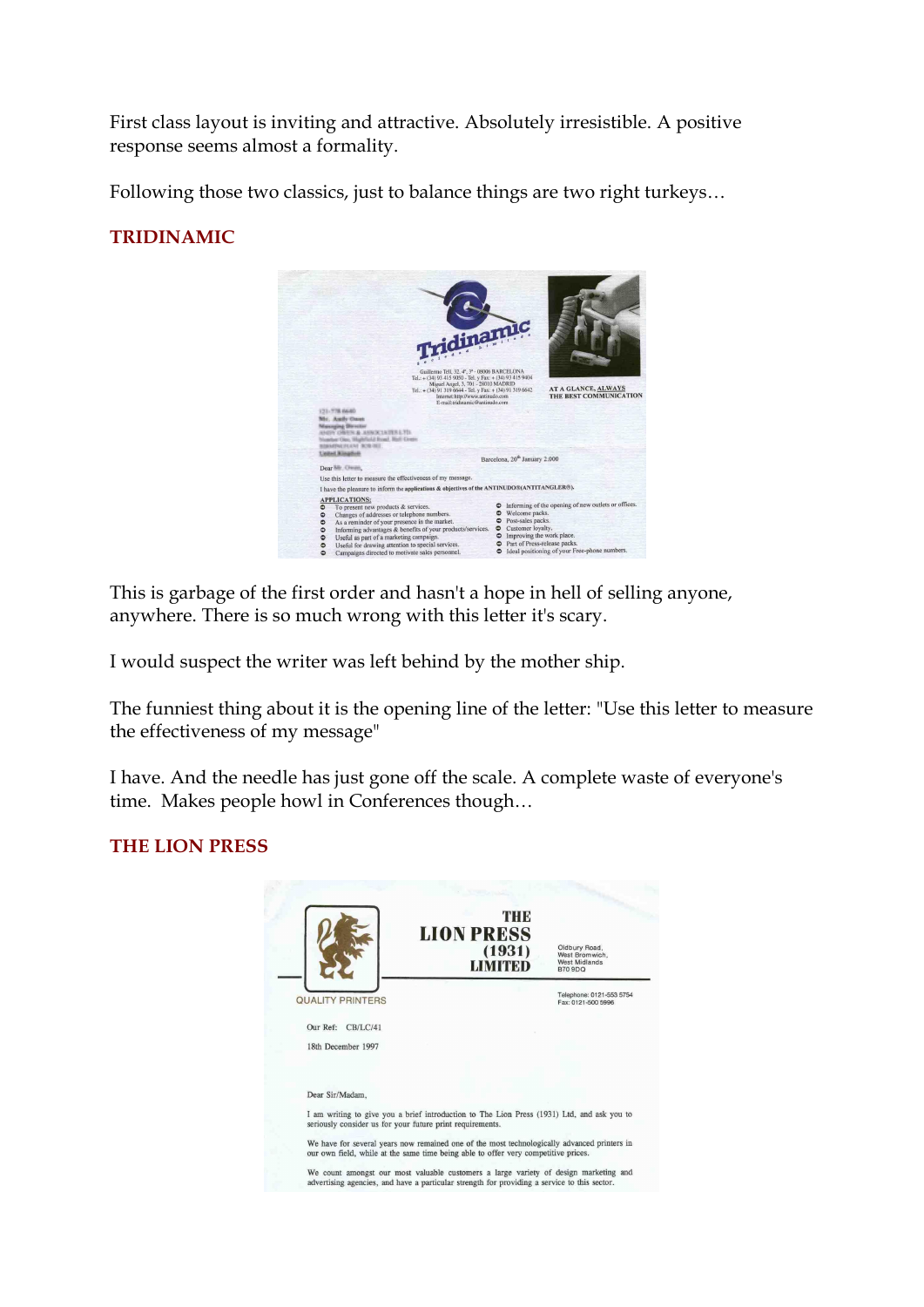The printers curse strikes again. I've got literally hundreds of slides of 'how not to do it' examples from the print profession.

In the main, they haven't got a clue. They always ramble on and on about what machines they have, how long they've been in business, or other totally irrelevant crap like that.

This is a great example. Not even personalised and doesn't say in the letter anywhere, what they can do for me.

Just to remind any printers out there - people buy benefits, not features.

I believe that central to good letter writing or anything else that needs to sell, is an understanding of people, an insight into them, a sympathy towards them.

This understanding allows the writer to connect to the reader.

Herschell Gordon Lewis refers to it as writing within the 'experiential background of the reader'. Introduce as many facts as you can which are likely to come within that experience. When you do that, you will connect immediately. The reader's reaction is likely to be: "Yes I know that, so it's likely that the other facts are true."

As Professor Poffenberger states, "Belief is a fabric of personal experiences." In the vast majority of the copy I see these days, this is not happening. I believe this to be one of the fundamental flaws of contemporary copywriting in current times. A lot of copywriters are not studying their targets enough. The result is copy that is way off beam and does not connect.

Jerry Della Femina, who wrote an excellent book on advertising, had an interesting view on this.

"Young creative people start out hungry. They're off the street; they know how people think. And their work is great. Then they get successful. They make more and more money, spend their time in restaurants they never dreamed of, fly back and forth between New York and Los Angeles. Pretty soon, the real world isn't people. It's just a bunch of lights off the right side of the plane. You have to stay in touch if you're going to write advertising that works".

Connecting is vital. The longer you hold your reader, the better chance you have of getting them to do what you want them to do. Shrewd retailers have known this principle for years. The longer customers stay in their store, the more likely they are to make a purchase.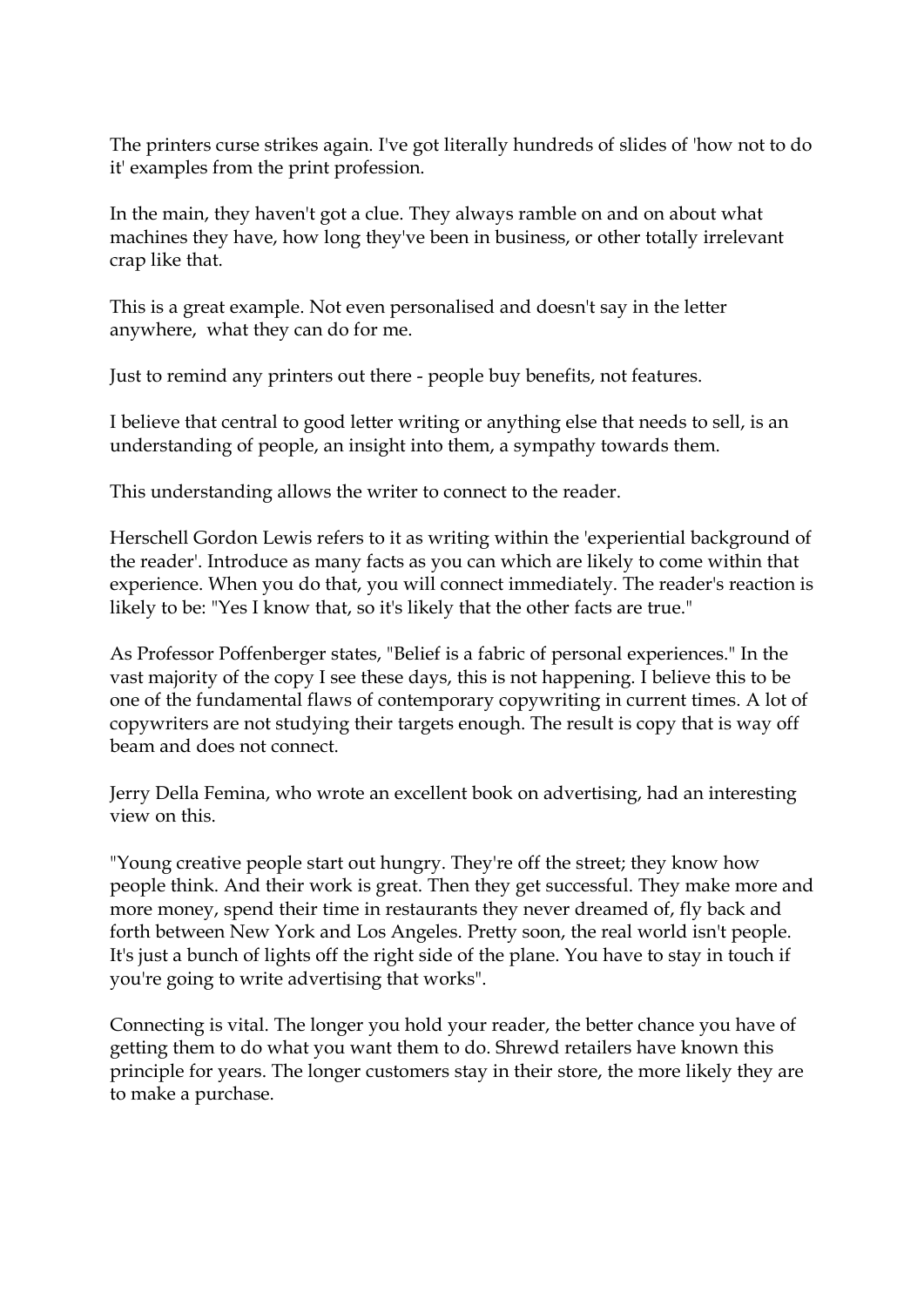Only a percentage of the recipients are going to read what you've written. No matter how good your targeting is. And, the ones who do, you want. They're interested. They're looking in your shop window.

To write effective sales copy you need to write like you talk. Let your words flow easily and have a natural rhythm.

Remember that your readers will not remain with you unless your first paragraph holds the attention and interest your headline and layout have aroused.

The longer your copy can hold the interest of the greatest number of readers, the likelier you are to induce more of them to act.

Always remember that simple words are the most powerful in selling copy. Even the besteducated people don't resent simple words. If your readers can't understand your copy, because it contains 'clever' words, because you were trying to show off, then you'll lose them right there.

Every single word in selling copy is important. Many times in test activity, the change of one word has dramatically increased the response levels of a letter or ad. For example, the headline of an ad for an automobile repair kit was "How To Repair Cars." The headline was changed to "How To Fix Cars." The ad pulled twenty per cent more.

See you next month, when I'll look at how to and how not to deliver an effective **OFFER** 

If you have any good, bad or indifferent examples of copywriting that you would like Andy to comment on, please send them to: CIM etc etc

Keep the faith…

See you next month.

If anyone would like complete copies of any letters reviewed here, please contact Andy direct at **[andyowen@aol.com](mailto:andyowen@aol.com)** or **[copydeskUK@aol.com](mailto:copydeskUK@aol.com)** 

## **About the Author**

**Andy Owen is Managing Director of Andy Owen & Associates, a leading International Strategic Marketing Consultancy specialising in all aspects of contemporary direct**